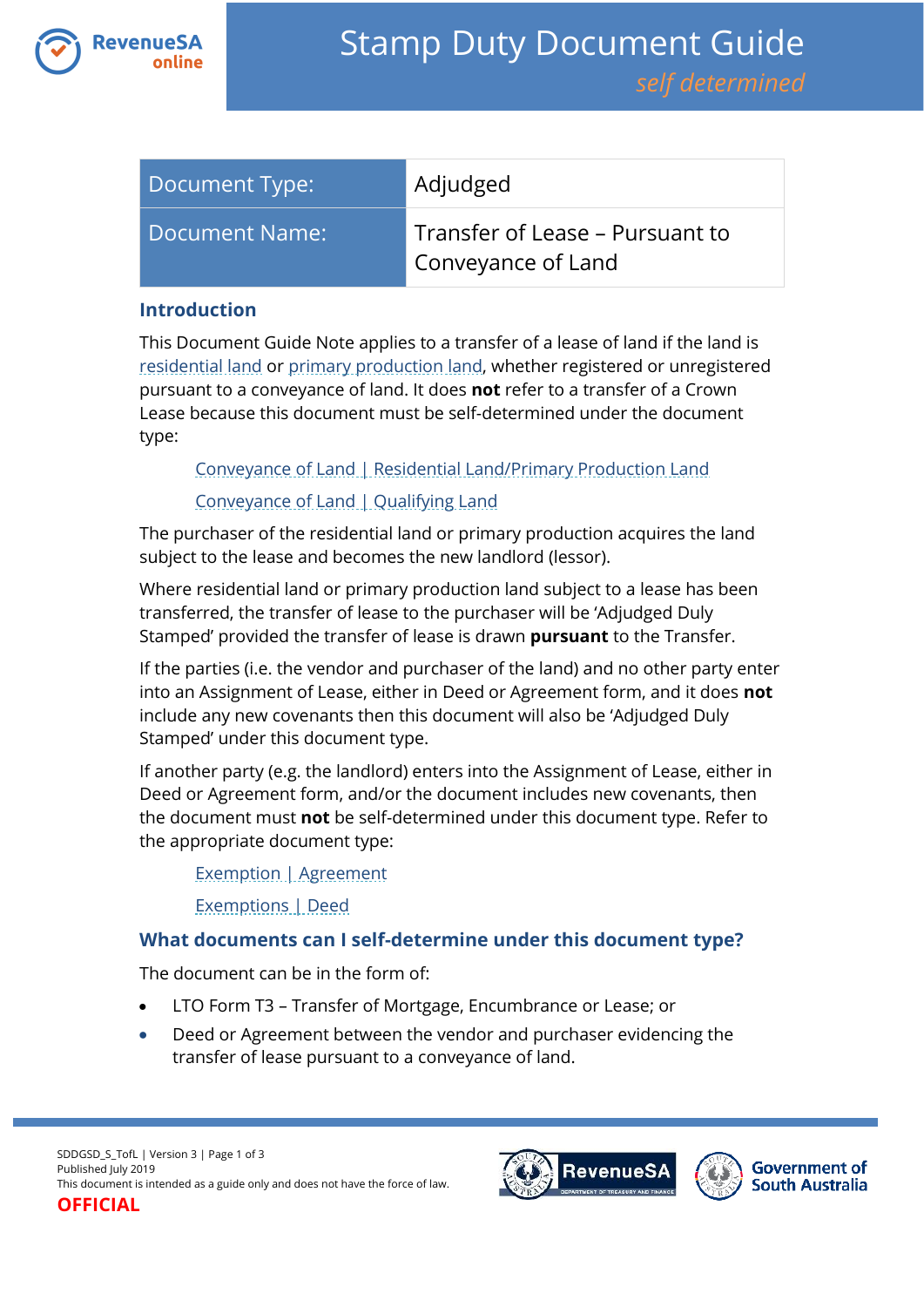

# **What types of transactions can I self-determine under this document type?**

A transfer of a lessor's interest in a lease pursuant to a conveyance of residential land or primary production is deemed **suitable** for self-determination under this document type where:

*ad valorem* stamp duty has been paid on the Transfer.

If the Transfer of lease relates to qualifying land, self-determine under the document type:

[Conveyance of Land | Transfer of Lease](https://www.revenuesa.sa.gov.au/stampduty/stamp-duty-document-guide/self-determined/conveyance-of-land/sddgsd_cl_tofl_ql) – Qualifying land

# **What evidence do I need to retain for audit purposes?**

For audit purposes, you will need to retain the following documentation either in paper form or electronic form:

- a copy of the documents being both the Transfer and the Transfer of Lease; and
- evidence that a stamp duty determination has been made (i.e. Certificate of Stamp Duty, Document ID or stamped document).

# **What Section(s) of the** *Stamp Duties Act 1923* **applies?**

Section 18

# **What stamp duty is payable on this document?**

No stamp duty payable, the document is **Adjudged Duly Stamped**.

#### **Example**

Transfer of lease pursuant to Conveyance of Land

White Pty Ltd has bought a residential property from Blake Pty Ltd for \$1.5 million, which is subject to registered lease.

The parties have executed a Transfer and a Transfer of Lease.

The Transfer is chargeable with *ad valorem* conveyance stamp duty under the appropriate document type.

The Transfer of Lease is **Adjudged Duly Stamped**.